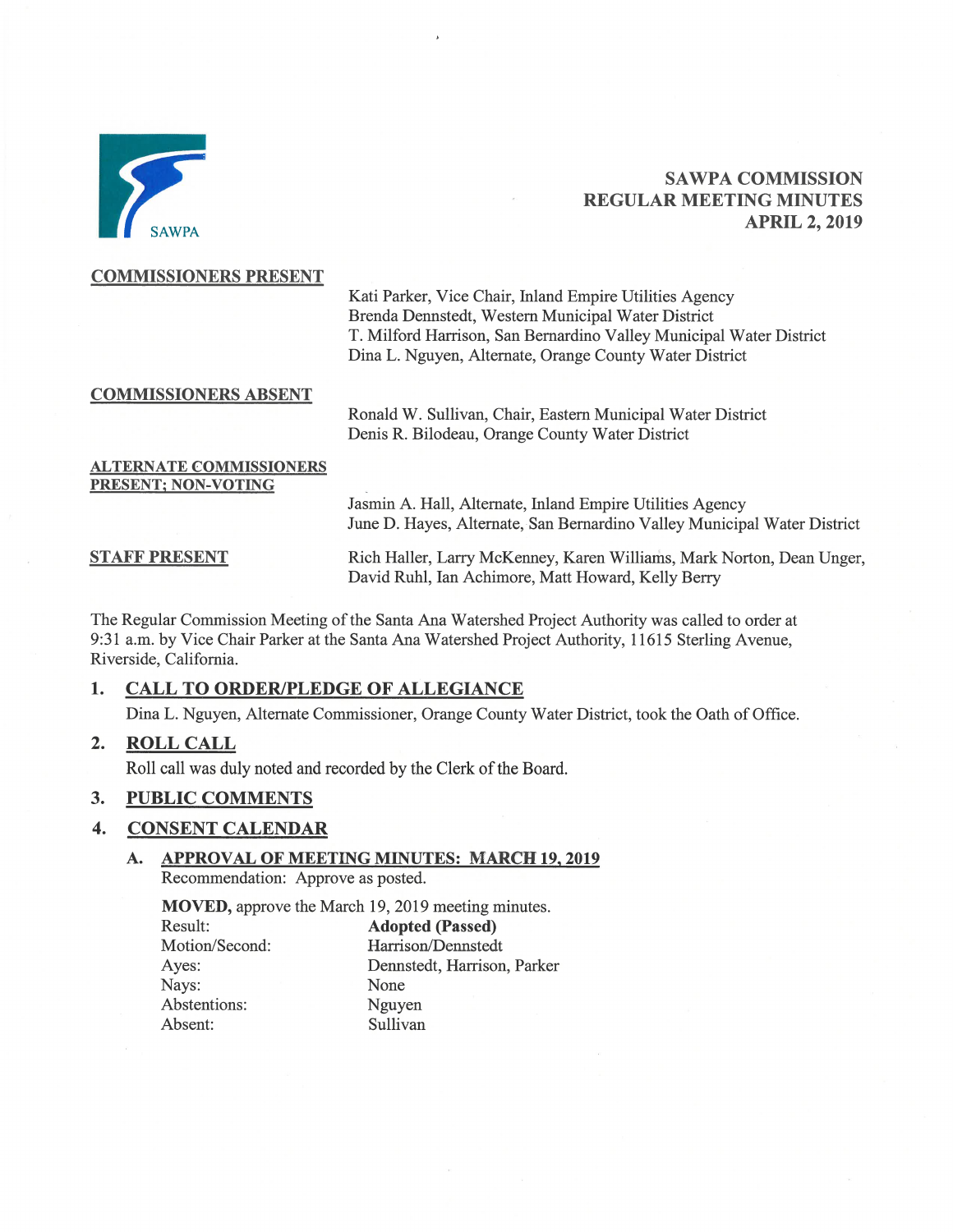# **5. NEW BUSINESS**

# **A. SANTA ANA RIVER CONSERVANCY ADVISORY GROUP | NOMINATION OF SAWPA COMMISSIONER (CM#2019.34)**

Ian Achimore provided a PowerPoint presentation regarding the Santa Ana River Conservancy Advisory Group, which meets quarterly on the third Thursday of the month; the next meeting will be June 20, 2019. The two remaining incomplete portions of the Santa Ana River trail are within Riverside and San Bernardino counties. Commissioner Harrison expressed an interest in serving on the committee, having worked on the Santa Ana River trail for many years in the past.

**MOVED,** nominate T. Milford Harrison to serve as the SAWPA representative on the Santa Ana River Conservancy Advisory Group for a period of five years.

| Result:        | <b>Adopted (Unanimously)</b>        |
|----------------|-------------------------------------|
| Motion/Second: | Dennstedt/Nguyen                    |
| Ayes:          | Dennstedt, Harrison, Nguyen, Parker |
| Nays:          | None                                |
| Abstentions:   | None                                |
| Absent:        | Sullivan                            |

# **B. BASIN MONITORING PROGRAM TASK FORCE | CONSULTANT SUPPORT (CM#2019.35)**

Mark Norton provided the PowerPoint presentation included in the agenda packet on pages 17 through 20. Norton reminded the Commission roundtables are funded by the members. These types of actions are subject to approval by the roundtable member agencies. There was no further discussion.

**MOVED,** approve a General Services Agreement, as modified, and Task Order WSC374-01 with Water Systems Consulting for the amount not-to-exceed \$373,973 to prepare the Triennial Ambient Water Quality Recomputation for the Santa Ana River Watershed for the Period 1999-2018.

| Result:        | <b>Adopted (Unanimously)</b>        |
|----------------|-------------------------------------|
| Motion/Second: | Dennstedt/Harrison                  |
| Ayes:          | Dennstedt, Harrison, Nguyen, Parker |
| Nays:          | None                                |
| Abstentions:   | None                                |
| Absent:        | Sullivan                            |

# **C. FYE 2020 AND 2021 BUDGET (CM#2019.36)**

Karen Williams provided the PowerPoint presentation included in the agenda packet on pages 47 through 78. Commissioner Harrison voiced concern that Chair Sullivan was not present to provide input on the budget prior to approval. Nick Kanetis, EMWD Deputy General Manager, noted their staff have reviewed the FYE 2020 and 2021 budget and there were no concerns. Mike Markus, OWCD General Manager affirmed their staff have also reviewed and there were no concerns.

**MOVED,** adopt the FYE 2020 and 2021 Budget.

| Result:        | <b>Adopted (Unanimously)</b>        |
|----------------|-------------------------------------|
| Motion/Second: | Harrison/Nguyen                     |
| Ayes:          | Dennstedt, Harrison, Nguyen, Parker |
| Nays:          | None                                |
| Abstentions:   | None                                |
| Absent:        | Sullivan                            |